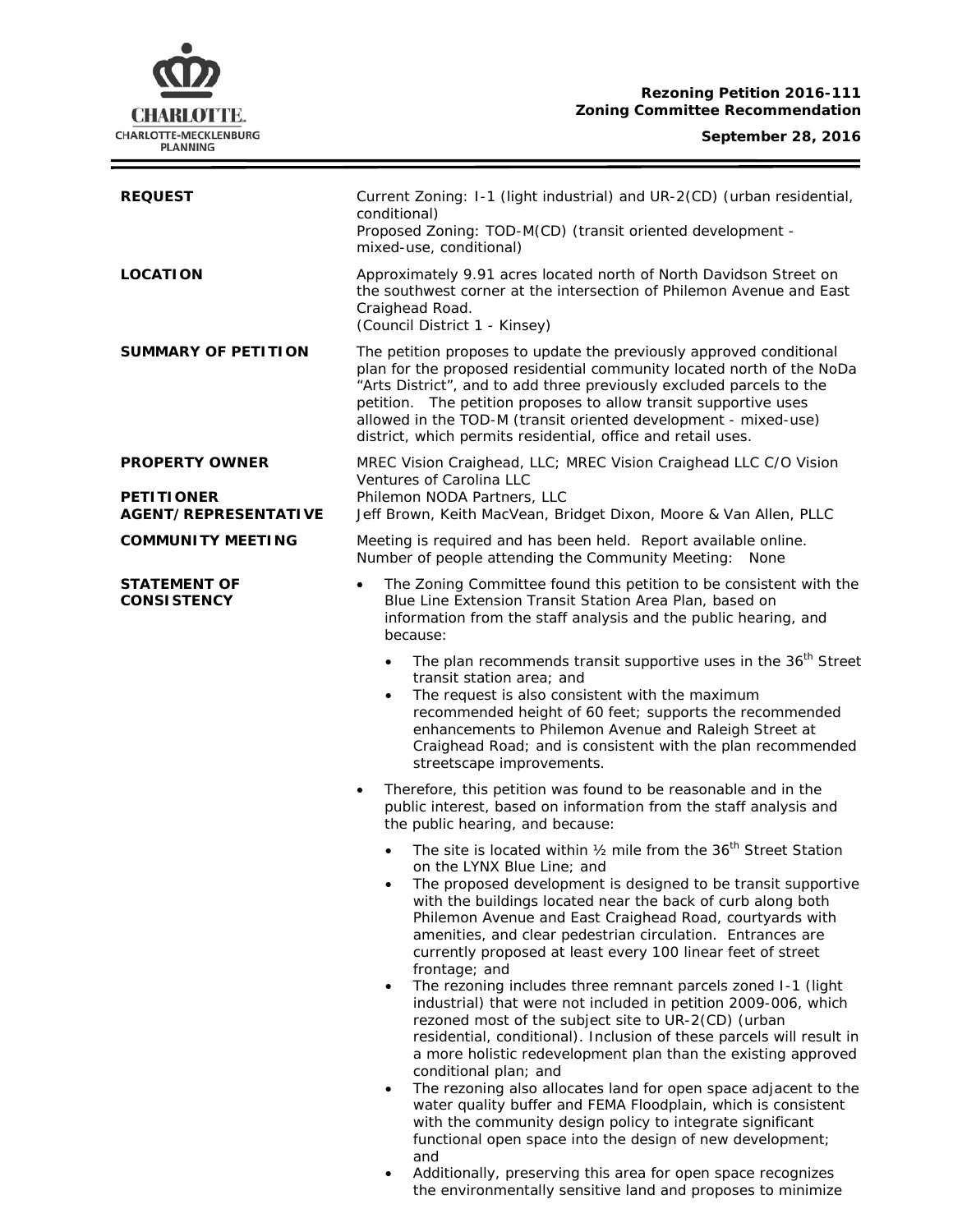impacts by not developing within it;

By a 6-0 vote of the Zoning Committee (motion by Wiggins seconded by Watkins).

| <b>ZONING COMMITTEE</b><br><b>ACTION</b> | The Zoning Committee voted 6-0 to recommend APPROVAL of this<br>petition with the following modifications:                                                                                                                                                                                                                                                                                                                                                                                                                                                                                                                                                                                                                                                                                                                                                                                                                                                                                                                                                                                                                                                                                                                                                                                                                                                                                                                                                                                                                                                                                                                                                                                                                                                                                                                                                                                                                                                                                                                                                                                                                                                                                                                                                                 |  |  |
|------------------------------------------|----------------------------------------------------------------------------------------------------------------------------------------------------------------------------------------------------------------------------------------------------------------------------------------------------------------------------------------------------------------------------------------------------------------------------------------------------------------------------------------------------------------------------------------------------------------------------------------------------------------------------------------------------------------------------------------------------------------------------------------------------------------------------------------------------------------------------------------------------------------------------------------------------------------------------------------------------------------------------------------------------------------------------------------------------------------------------------------------------------------------------------------------------------------------------------------------------------------------------------------------------------------------------------------------------------------------------------------------------------------------------------------------------------------------------------------------------------------------------------------------------------------------------------------------------------------------------------------------------------------------------------------------------------------------------------------------------------------------------------------------------------------------------------------------------------------------------------------------------------------------------------------------------------------------------------------------------------------------------------------------------------------------------------------------------------------------------------------------------------------------------------------------------------------------------------------------------------------------------------------------------------------------------|--|--|
|                                          | <b>Transportation</b><br>1. Revised the site plan to show right-of-way or sidewalk utility<br>easement dedication to back of walk in cross-section and<br>updated Note 4g under "Transportation" to reflect a<br>right-of-way extending 40.5 feet from the existing centerline as<br>depicted on the rezoning plan.<br>2. Revised Note 4h under "Transportation" to tie improvements to<br>the first, not final, certificate of occupancy.<br><b>Site and Building Design</b><br>3. Reflected the building entrances referred to in Note 6c under<br>"Architectural Standards."<br>4. Provided ground floor entrances for each unit designed to<br>create greater visual interest and to be more residential in<br>character.<br>5. Amended Note 6c under "Architectural Standards" to commit to<br>direct access to the street they adjoin for ground floor<br>residential units located along Philemon Avenue and Craighead<br>Road. These entrances will be designed to have the<br>appearance of being a primary entrance into the unit (the front<br>door).<br>6. Revised the site plan to show that the 21-foot setback will be<br>measured from the future back of curb along E. Craighead<br>Road.<br>7. Agreed to amend Note 5b under "Streetscape, Landscaping<br>Open Space and Screening" to state that along Philemon<br>Avenue the petitioner will install the required street trees in<br>tree wells that measure eight feet wide by a length of 20 to 25<br>feet (the varying length of the well is to match the spacing of<br>the trees and wells with the required on-street parking). The<br>building setback along Philemon Avenue will be increased by<br>two feet from 18 feet to 20 feet as measured from the future<br>back of curb to accommodate the proposed tree wells and a<br>two-foot path adjacent to the proposed on-street parking.<br>Agreed to amend the site plan to reflect the increased setback<br>modification to the streetscape treatment along Philemon<br>Avenue, and will add a Philemon Avenue cross-section to the<br>site plan.<br>Amended Note 5c under "Streetscape, Landscaping, Open<br>8.<br>Space and Screening", as follows: "A minimum of 27,000<br>square feet of open space will be provided on the site in the |  |  |
|                                          | areas generally indicated on the site plan. Water quality and<br>storm water detention facilities may be located within the<br>passive open space area located along the southern property<br>boundary." Site plan shows 25,000 square feet of enhanced<br>passive open space with trail, benches/seating and hardscape,<br>12,000 square feet of courtyard urban open space, and 8,000                                                                                                                                                                                                                                                                                                                                                                                                                                                                                                                                                                                                                                                                                                                                                                                                                                                                                                                                                                                                                                                                                                                                                                                                                                                                                                                                                                                                                                                                                                                                                                                                                                                                                                                                                                                                                                                                                    |  |  |
|                                          | square feet of courtyard/urban open space.<br>Environment<br>9. Added a note that the project will seek to use the<br>exempt/flexibility as outlined in the Tree Ordinance related to                                                                                                                                                                                                                                                                                                                                                                                                                                                                                                                                                                                                                                                                                                                                                                                                                                                                                                                                                                                                                                                                                                                                                                                                                                                                                                                                                                                                                                                                                                                                                                                                                                                                                                                                                                                                                                                                                                                                                                                                                                                                                      |  |  |
| <b>VOTE</b>                              | TOD development in the 36 <sup>th</sup> Street Transit Area.<br>Motion/Second:<br>Wiggins / Spencer                                                                                                                                                                                                                                                                                                                                                                                                                                                                                                                                                                                                                                                                                                                                                                                                                                                                                                                                                                                                                                                                                                                                                                                                                                                                                                                                                                                                                                                                                                                                                                                                                                                                                                                                                                                                                                                                                                                                                                                                                                                                                                                                                                        |  |  |

| Motion/Second: | Wiggins / Spencer                               |
|----------------|-------------------------------------------------|
| Yeas:          | Eschert, Labovitz, Majeed, Spencer, Watkins and |
|                | Wiggins                                         |
| Nays:          | None                                            |
| Absent:        | None                                            |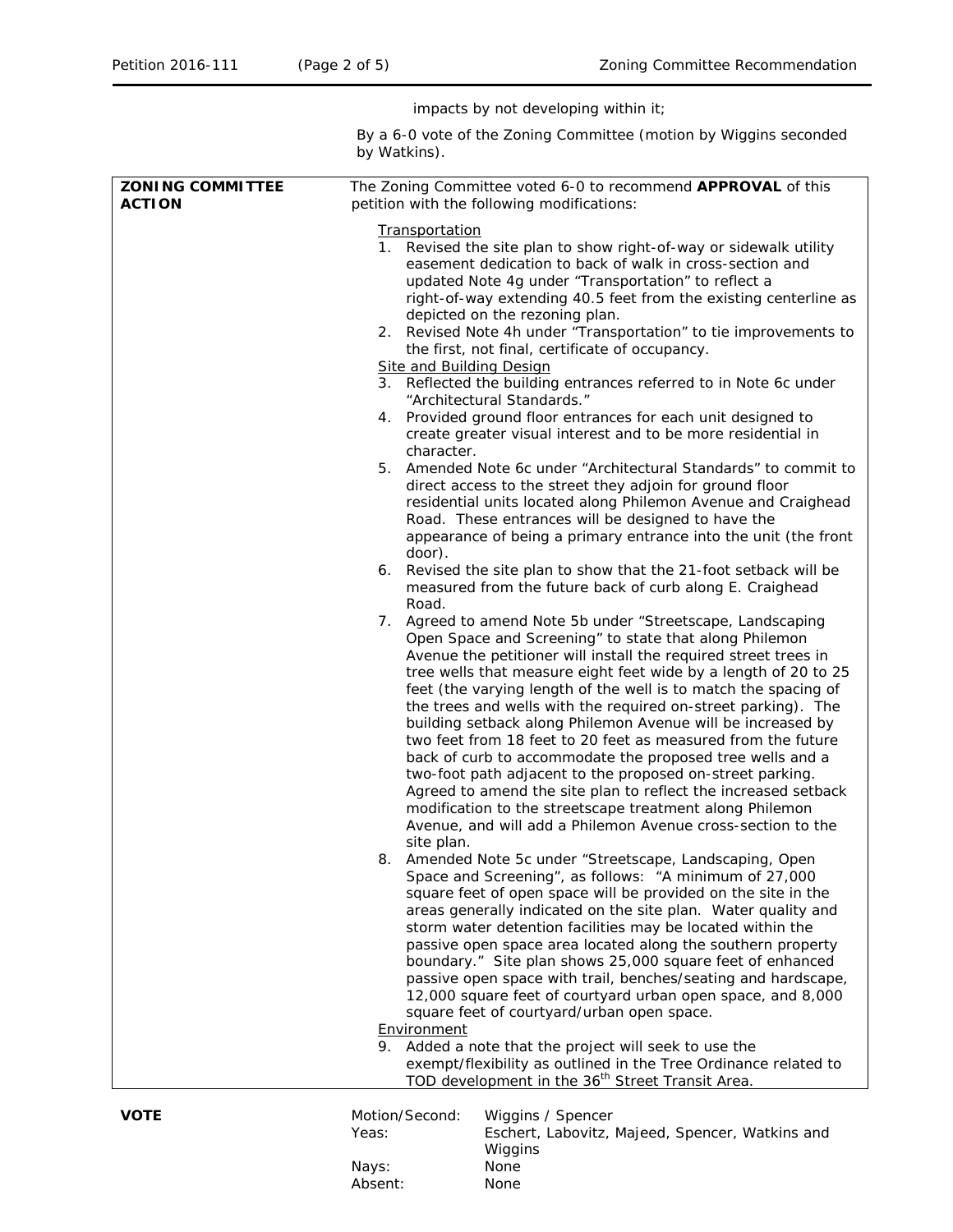|                                              | Recused:                                                                                                                                                                                                | Lathrop                                                                                                                                                                                                                                                                                                                                                                                                                                                                                                                                                                                                                                                                                                           |  |
|----------------------------------------------|---------------------------------------------------------------------------------------------------------------------------------------------------------------------------------------------------------|-------------------------------------------------------------------------------------------------------------------------------------------------------------------------------------------------------------------------------------------------------------------------------------------------------------------------------------------------------------------------------------------------------------------------------------------------------------------------------------------------------------------------------------------------------------------------------------------------------------------------------------------------------------------------------------------------------------------|--|
| <b>ZONING COMMITTEE</b><br><b>DISCUSSION</b> | Staff provided an overview of the petition noting that there are no<br>outstanding issues. Staff also noted that this petition is consistent with<br>the Blue Line Extension Transit Station Area Plan. |                                                                                                                                                                                                                                                                                                                                                                                                                                                                                                                                                                                                                                                                                                                   |  |
|                                              | work force housing criteria.                                                                                                                                                                            | A committee member asked about the timetable for the extension of<br>Philemon Avenue. CDOT staff responded that the connection will take<br>place as development occurs. A committee member asked the<br>petitioner if there will be a reduction of rent for the units. The<br>petitioner's agent, Keith MacVean, responded that a discount will be<br>offered for those who join the neighborhood association and an addition<br>discount will be offered to those who are active in the neighborhood<br>association. A committee member noted that the discounts won't be<br>provided in order to make the housing be considered work force<br>housing and Mr. MacVean responded that the housing will not meet |  |
|                                              |                                                                                                                                                                                                         | There was no further discussion of this petition.                                                                                                                                                                                                                                                                                                                                                                                                                                                                                                                                                                                                                                                                 |  |
| <b>STAFF OPINION</b>                         |                                                                                                                                                                                                         | Staff agrees with the recommendation of the Zoning Committee.                                                                                                                                                                                                                                                                                                                                                                                                                                                                                                                                                                                                                                                     |  |

#### **FINAL STAFF ANALYSIS (Pre-Hearing Analysis online at [www.rezoning.org\)](http://www.rezoning.org/)**

#### **PLANNING STAFF REVIEW**

#### • **Proposed Request Details**

The site plan accompanying this petition contains the following provisions:

- Permitted uses include all uses allowed in the TOD-M (transit oriented development mixed-use) district.
- Maximum building height of 60 feet and four stories.
- Access to the site via Philemon Avenue and East Craighead Road.
- Commits to constructing improvements along the site's frontage on Philemon Avenue when sufficient pavement exists on the opposite side of the center line to accommodate an opposing lane of traffic. If insufficient pavement exists on the opposite side of Philemon Avenue, the petitioner will construct both sides of Philemon Avenue as shown on the cross-section on Sheet RZ-2.
- Along Philemon Avenue required street trees will be provided in tree wells that measure eight feet wide by a length of 20 to 25 feet. The varying length of the well is to match the spacing of the trees and wells with the required on-street parking.
- The southernmost access point to the site from Philemon Avenue may not be opened or utilized until Philemon Avenue is improved beyond the proposed driveway.
- Dedicates and conveys the portion of the site located along Philemon Avenue as necessary to provide a right-of-way extending 41.5 feet from the proposed or existing centerline prior to the issuance of the first certificate of occupancy for the first residential dwelling building constructed on the site.
- Dedicates and conveys the portion of the site located along East Craighead Road as necessary to provide for a right-of-way extending 40.5 feet from the existing centerline prior to issuance of the first certificate of occupancy for the first residential building constructed on the site.
- Notes that required transportation improvements will be approved and constructed prior to the issuance of the site's first certificate of occupancy.
- Project will seek to use the exempt/flexibility as outlined in the Tree Ordinance related to TOD development in the 36<sup>th</sup> Street Transit Area.
- Building materials include a combination of brick, stone, precast stone, precast concrete, synthetic stone, cementitious siding, stucco, EIFS, decorative metal panels, decorative block and/or wood. Vinyl as a building material may only be used on windows, soffits and handrails/railings.
- A 21-foot building setback off East Craighead Road will be made from the future back of curb.
- Building setback along Philemon Avenue will be 20 feet as measured from the future back of curb to accommodate proposed tree wells and a two-foot path adjacent to the proposed on-street parking.
- Portions of residential buildings facing Philemon Avenue and East Craighead Road will have building entrances oriented toward these public streets at least every 100 linear feet.
- Ground floor residential units located along Philemon Avenue and East Craighead Road will have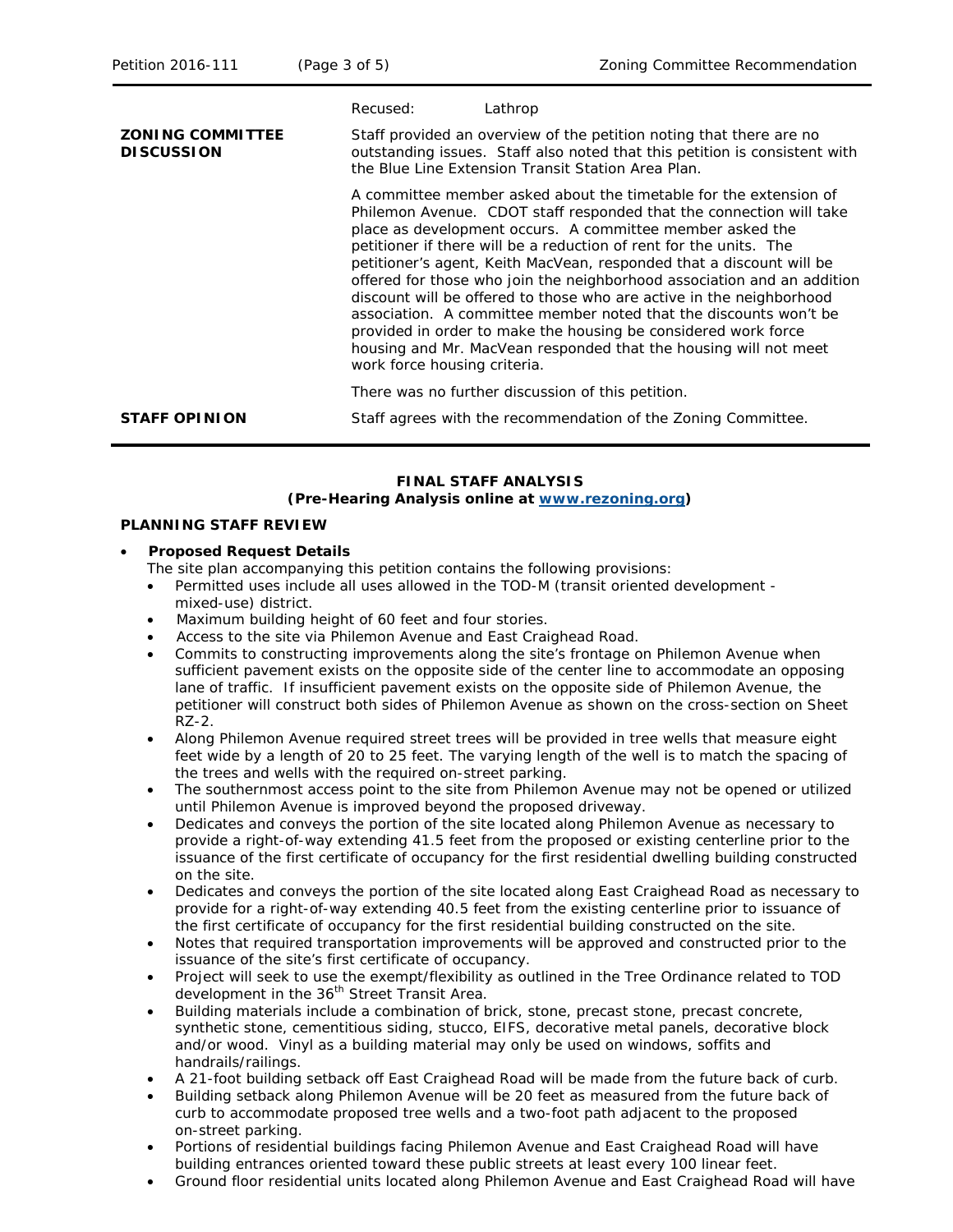direct access to the street they adjoin, and the ground floor entrances will be designed to have the appearance of being a primary entrance into the unit (the front door).

- Building walls along public streets will have ground floors that are taller than and architecturally different than upper floors, with more transparency than upper floors.
- Blank walls will be treated with horizontal and vertical variations in wall planes.
- Providing a minimum of 27,000 square feet of open space on the site. Water quality and storm water detention facilities may be located within the passive open space located along the southern property boundary. Up to 25,000 square feet of enhanced passive open space with trail, benches/seating and hardscape, 12,000 square feet of courtyard and urban open space, and 8,000 square feet of courtyard/urban open space have been labeled on the site plan.
- Ground floor residential units will be raised an average of 24 inches above grade.
- A minimum of \$20,000 will be contributed by the petitioner to the Arts and Science Fund established to implement public art prior to the issuance of a certificate of occupancy for the proposed building.

# • **Public Plans and Policies**

- The *Blue Line Extension Transit Station Area Plan* (2013) recommends transit supportive uses for the subject parcels.
- The policies recommend promoting a mix of transit supportive land uses such as residential, office, retail, civic/institutional, park and open space through new development and redevelopment.
- The Structure Plan portion of the station area plan recommends an adopted maximum height of up to 60 feet.
- The plan recommends a realignment of Philemon Avenue and Raleigh Street at Craighead Road.
- Craighead Road will be terminated at the rail tracks and eventually will not connect to North Davidson Street.
- The adopted cross section for Philemon Avenue is an eight-foot sidewalk, eight-foot planting strip, option to construct on-street parking, a five-foot bike lane, and one 11-foot travel lane in each direction with an optional median. The recommended minimum setback is 20 feet measured from back of curb.

# • **TRANSPORTATION CONSIDERATIONS**

• This site is on a collector road approximately 1100 feet from a signalized intersection with a major thoroughfare. The Blue Line Extension, Philemon Avenue, and Craighead Road border this site. The current site plan accommodates the cross sections needed to accomplish the connectivity and multimodal character envisioned in this area.

# • **Vehicle Trip Generation:**

Current Zoning:

Existing Use: 30 trips per day (based on three single family residential dwellings). Entitlement: 1,960 trips per day (based on 5,069 square feet of warehouse uses and 300 multi-family dwellings).

Proposed Zoning: Too many uses to determine trip generation.

# **DEPARTMENT COMMENTS** (see full department reports online)

- **Charlotte Area Transit System:** No issues.
- **Charlotte Department of Neighborhood & Business Services:** Developer must comply with the City's Housing Policies if seeking public funding.
- **Charlotte Fire Department:** No issues.
- **Charlotte-Mecklenburg Schools:** The conditional district request allows a variety of uses; therefore, the impact on local schools cannot be determined.
- **Charlotte-Mecklenburg Storm Water Services:** No issues.
- **Charlotte Water:** Charlotte Water has water system availability for the rezoning boundary via an existing six-inch water distribution main located along East Craighead Road and a two-inch water distribution main located along Philemon Avenue. Charlotte Water has sewer system availability for the rezoning boundary via existing eight-inch gravity sewer main located along Philemon Avenue and an existing ten-inch gravity sewer main located in the western part of the rezoning boundary.
- **Engineering and Property Management:** No issues.
- **Mecklenburg County Land Use and Environmental Services Agency:** No comments received.
- **Mecklenburg County Parks and Recreation Department:** No issues.